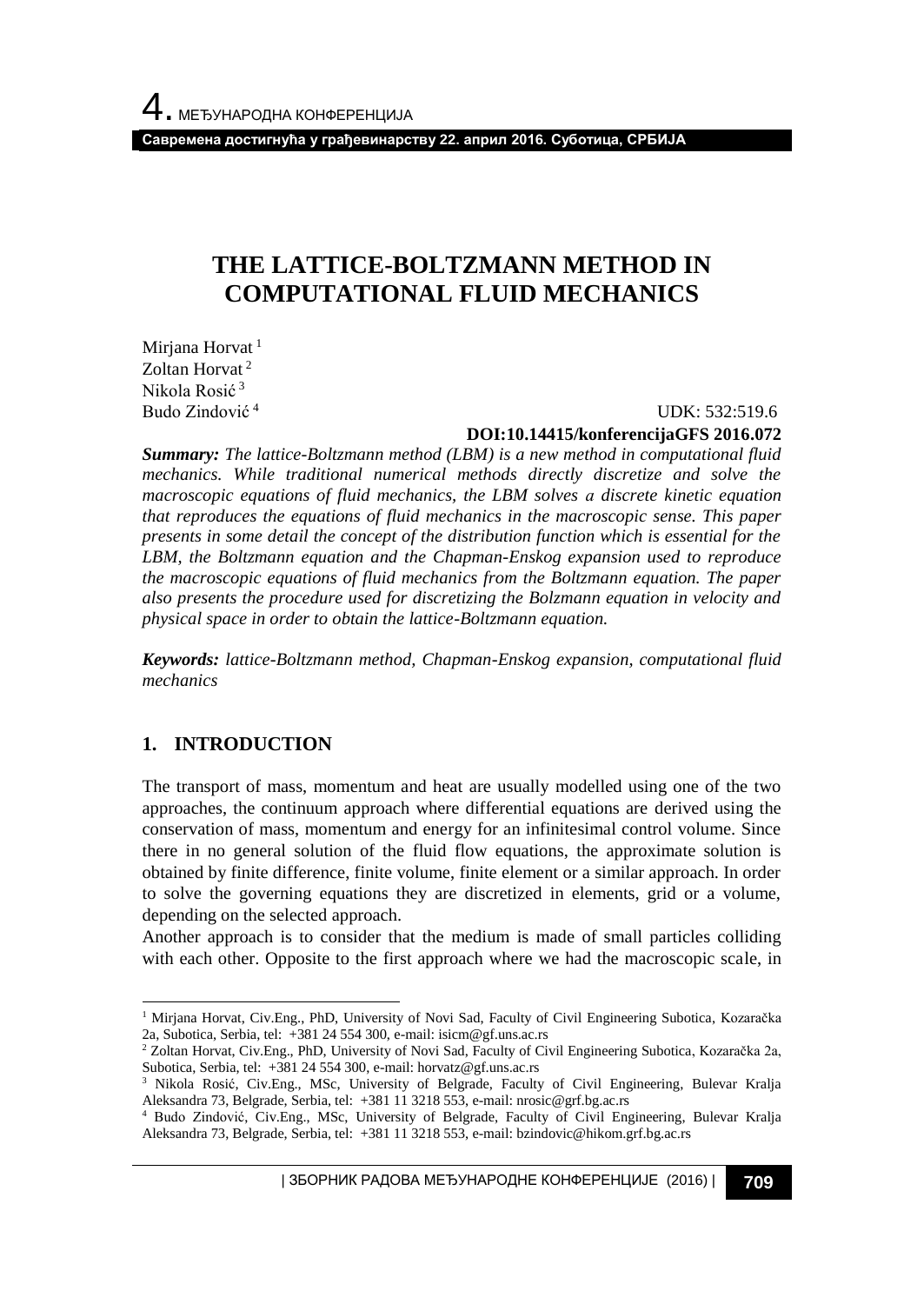# $4<sup>th</sup>$ INTERNATIONAL CONFERENCE

#### **Contemporary achievements in civil engineering 22. April 2016. Subotica, SERBIA**

this case we are dealing with particles on the microscopic scale, hence it is necessary to identify the forces acting among the particles and solve the Newton's second law equation. It is required at each time step to define the location and velocity of all particles. This is the molecular dynamic simulation. At this level there is no definition of pressure, temperature, viscosity and similar properties.

As a solution for the gap between the micro and macro scale models, the lattice-Boltzmann method is proposed. The lattice-Boltzmann method was developed from the cellular automata and the lattice-gas automata [5]. The idea is that instead of considering the behavior of each of the particles alone, one can consider the behavior of a collection of particles as a unit, where the property of the collection is presented via a distribution function. That is, the distribution function acts as a representative for the collection of particles. This is called the meso-scale [1,2]. Since the Boltzmann equation considers the motion of fluids in meso-scale, it relies on statistical mechanics to determine how particles of the microscopic scale determine the macroscopic properties of fluids.

This paper presents a short survey of the lattice-Boltzmann method in order to enable a more thorough understanding.

# **2. KINETIC THEORY OF GASES**

The distribution function  $f(\vec{x}, \vec{c}, t)$  indicates the density of particles with position  $\vec{x}$  and velocity  $\vec{c}$  at time *t* and is used to find the macroscopic properties of the fluid such as density, velocity and internal energy. These properties are found as moments of the distribution function that is weighted with a function of  $\vec{c}$  and integrated over the velocity-space. By integrating over all velocities we obtain the mass density  $\rho$  as

$$
\rho(\vec{x},t) = \int f(\vec{x},\vec{c},t) d\vec{c} . \tag{1}
$$

The momentum density is obtained by weighting the distribution function with the velocity  $\vec{c}$  and integrating over the velocity field,

$$
\rho \vec{u}(\vec{x},t) = \int \vec{c} \, f(\vec{x},\vec{c},t) d\vec{c} \,. \tag{2}
$$

In Eq.(2),  $\vec{u}$  denotes the average particle velocity that corresponds to the fluid velocity. In order to allow better understanding of the forthcoming mathematical operation, in addition to  $Eq.(1)$  and  $(2)$  it is necessary to define the connection of the particle velocity  $\vec{c}$  and the fluid velocity  $\vec{u}$ ,

$$
\vec{c} = \vec{u} + \vec{v} \tag{3}
$$

where  $\vec{v}$  is the peculiar velocity.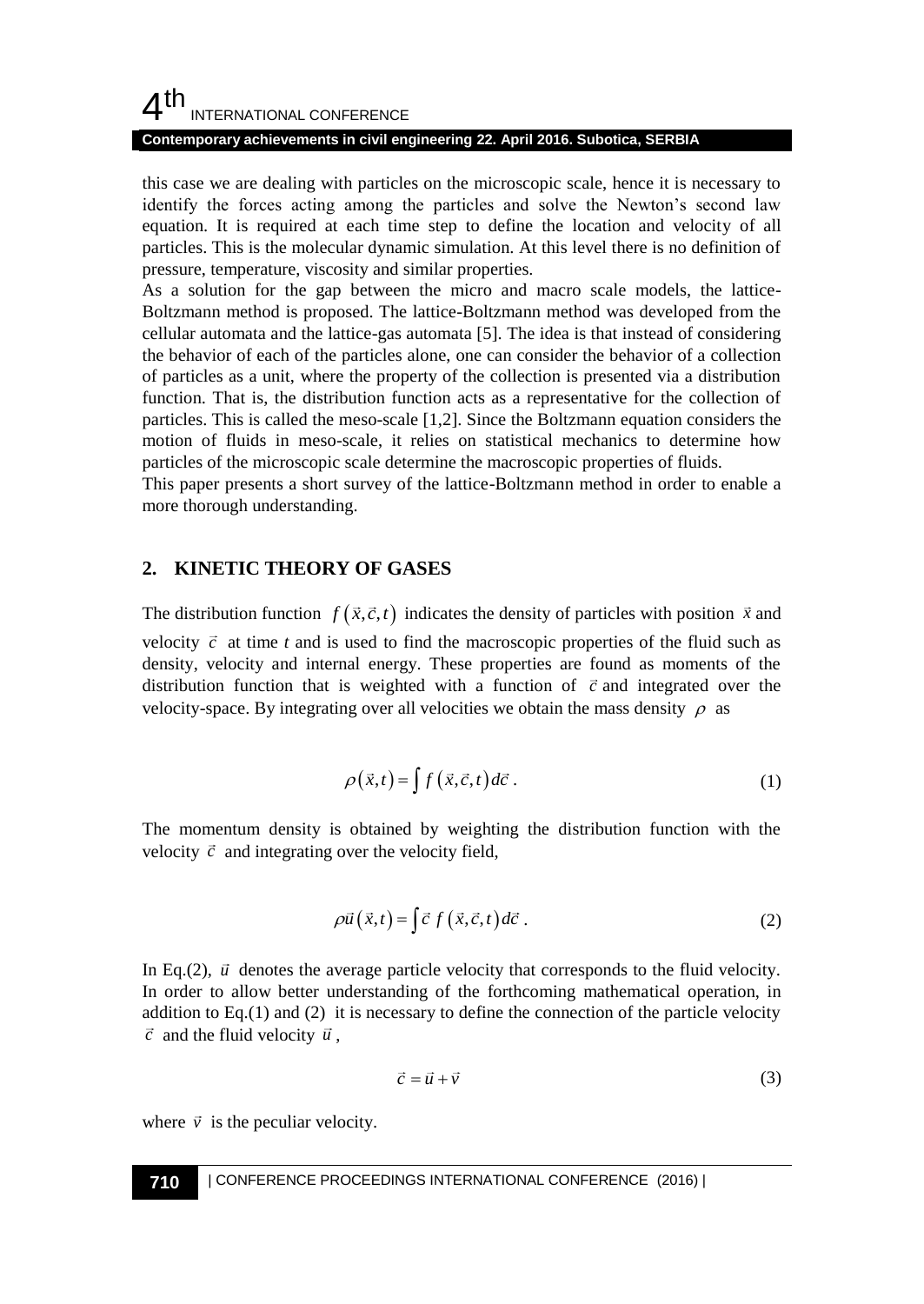#### **2.1. THE MAXWELL-BOLTZMANN DISTRIBUTION**

The collision of two particles will cause a change of their velocities which will depend on the position and velocities before the collision as well as the intermolecular forces during the collision. We will assume that the collision causes the particles' velocities to be evenly distributed around  $\vec{u}$ . This leads to the conclusion that the distribution function depends only on the peculiar velocity  $\vec{v}$ . Therefore, the equilibrium distribution function can be denoted as  $f^{(0)}(|\vec{v}|)$ , and can also be presented through its coordinates  $\left( \begin{pmatrix} 0 \\ \vec{v} \end{pmatrix} \right) = f_x^{(0)}(v_x) f_y^{(0)}(v_y) f_z^{(0)}(v_z)$  $f^{(0)}(|\vec{v}|) = f_x^{(0)}(v_x) f_y^{(0)}(v_y) f_z^{(0)}(v_z)$ . The two functions, that have this property, are the logarithmic function and the exponential function. For a constant velocity  $|\vec{v}|^2$ , the function  $f^{(0)}(|\vec{v}|)$  is constant, and the following expression applies,  $\ln f_x^{(0)}(v_x) + \ln f_y^{(0)}(v_y) + \ln f_z^{(0)}(v_z) = const.$  The last equation can only be solved by presenting the equilibrium distribution function for different directions as shown in Eq.(4), where *a* and *b* mark constants that are independent of the peculiar velocity and are determined through the moments of the distribution function.<br>  $\ln f_x^{(0)}(v_x) = a - bv_x \implies f_x^{(0)}(v_x) = e^a e^{-bv_x} \implies f^{(0)}(|\vec{v}|) = e^{3a} e^{-b$ Eq.(4), where *a* and *b* mark constants that are independent of the peculiare determined through the moments of the distribution function.<br>  $\ln f_x^{(0)}(v_x) = a - bv_x \implies f_x^{(0)}(v_x) = e^a e^{-bv_x} \implies f^{(0)}(|\vec{v}|) = e^{3a} e^{-b|\vec{v}|}$ 

$$
\ln f_x^{(0)}(v_x) = a - b v_x \implies f_x^{(0)}(v_x) = e^a e^{-b v_x} \implies f^{(0)}(|\vec{v}|) = e^{3a} e^{-b|\vec{v}|^2}.
$$
 (4)

Using the expression for the equilibrium distribution function in Eq.(4), one can find the constants *a* and *b*. Afres some algebra, this yields the equilibrium distribution function in the following form

$$
f^{(0)}\left(|\vec{v}|\right) = \rho \left(\frac{3}{4\pi e}\right)^{3/2} \exp\left(\frac{-3|\vec{v}|^2}{4e}\right). \tag{5}
$$

The equilibrium distribution given by Eq.(5) is called the Maxwell-Boltzmann distribution [3].

#### **2.2. THE BOLTZMANN EQUATION**

The distribution function is a function of  $\vec{x}$ ,  $\vec{c}$  and *t*, therefore its total differential can be given as

$$
\frac{df}{dt} = \frac{\partial f}{\partial x_i} \frac{dx_i}{dt} + \frac{\partial f}{\partial c_i} \frac{dc_i}{dt} + \frac{\partial f}{\partial t}.
$$
\n(6)

where  $dx_i/dt$  presents the particles' velocity  $c_i$ ,  $dc_i/dt$  is the particles' acceleration that is defined as the body force density by the Newton's second law,  $dc_i/dt = F_i/\rho$ . Additionally, if the left side of Eq.(6) is zero, the equation becomes an advection equation that describes the propagation of the particle distribution *f* with velocity  $\vec{c}$  without a collision. Generally,  $df/dt$  represents a source term that indicates the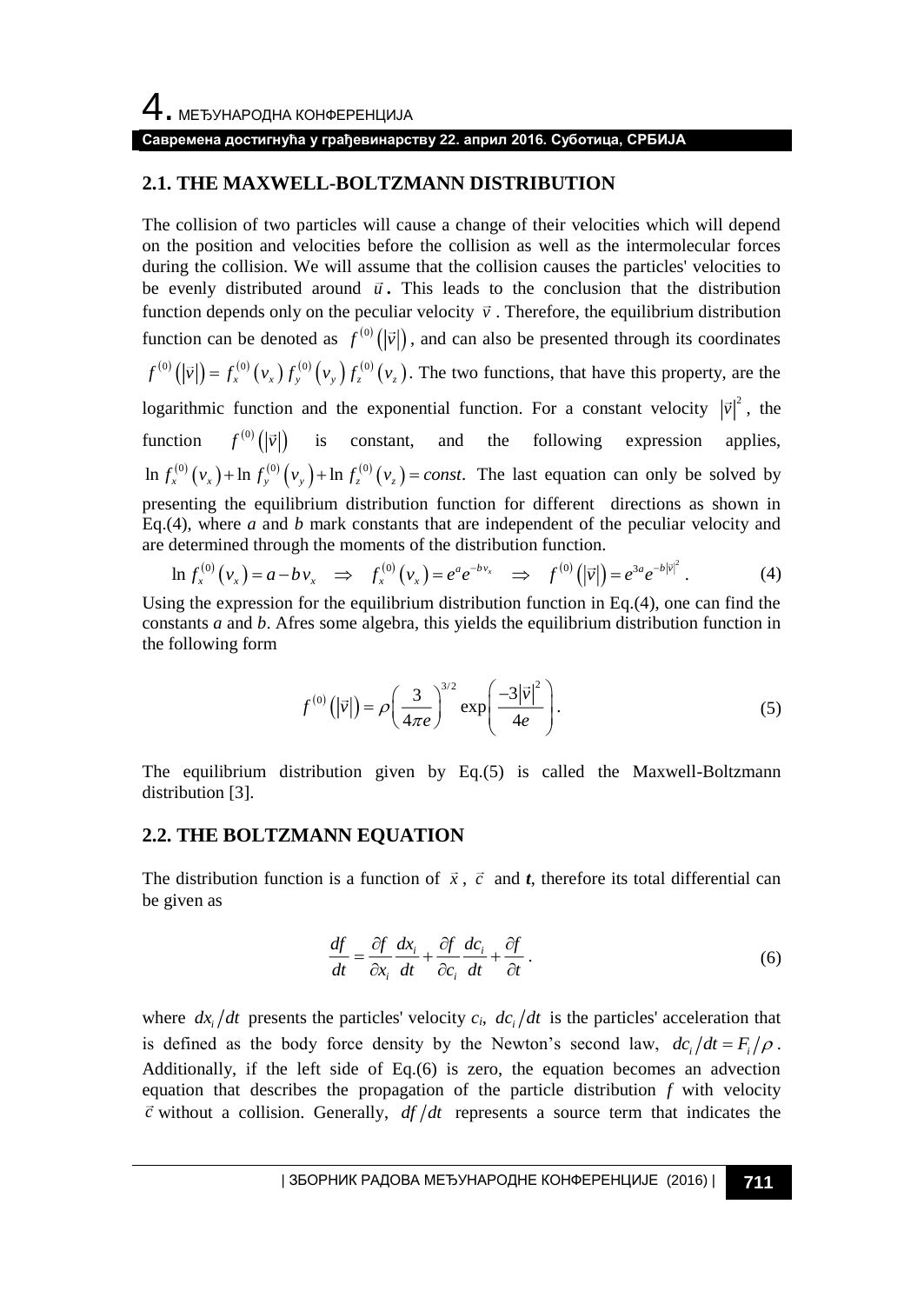# $4<sup>th</sup>$ INTERNATIONAL CONFERENCE

#### **Contemporary achievements in civil engineering 22. April 2016. Subotica, SERBIA**

change of the distribution function due to collisions that are causing particles to change their directions. Writing Eq.(6) in vector form, using notation  $\Omega(f)$  for the collision operator, we attain the Boltzmann equation

$$
\Omega(f) = \frac{\partial f}{\partial t} + \vec{c} \cdot \nabla f + \frac{\vec{F}}{\rho} \cdot \nabla_c f \tag{7}
$$

Examining Eqs.(6) and (7), one can deduce that the collision operator is, by its' definition, equal to the total derivative of the distribution function, i.e. *df dt* . The collision operator itself can take many forms as long as it fulfils the conditions given with Eq.(8). It is indeed essential that the collision operator conserves mass, momentum and energy when integrated over the whole velocity space.

conservation of mass: 
$$
\int \Omega(f) d\vec{c} = 0,
$$
  
conservation of momentum: 
$$
\int \vec{c} \Omega(f) d\vec{c} = 0,
$$
 (8)  
conservation of energy: 
$$
\int |\vec{c}|^2 \Omega(f) d\vec{c} = 0.
$$

The collision operator must also ensure that the distribution function evolves towards the equilibrium. The operator that is most often used by authors is the BGK collision operator [1,2,5]

$$
\Omega(f) = -\frac{1}{\tau} \left( f - f^{(0)} \right),\tag{9}
$$

proposed by Bhatnagar, Gross and Krook where  $\tau$  marks the relaxation time.

# **3. MACROSCOPIC CONSERVATION EQUATIONS**

Taking the zeroth moment of all terms in the Boltzmann equation (7), the general form of the solution is obtained by

$$
\frac{\partial}{\partial t} \int f \, d\vec{c} + \frac{\partial}{\partial x_i} \int c_i \, f \, d\vec{c} + \frac{F_i}{\rho} \int \frac{\partial f}{\partial c_i} d\vec{c} = \int \Omega(f) \, d\vec{c} \; . \tag{10}
$$

The integrals on the left side of Eq.(10) are: the density moment from Eq.(1), the momentum moment  $Eq.(2)$ , while the third term is zero (the multidimensional integration by parts was used for deriving this equation). The right side of Eq.(10) is zero from the mass conservation constraint given by Eq.(8). Finally Eq.(10) becomes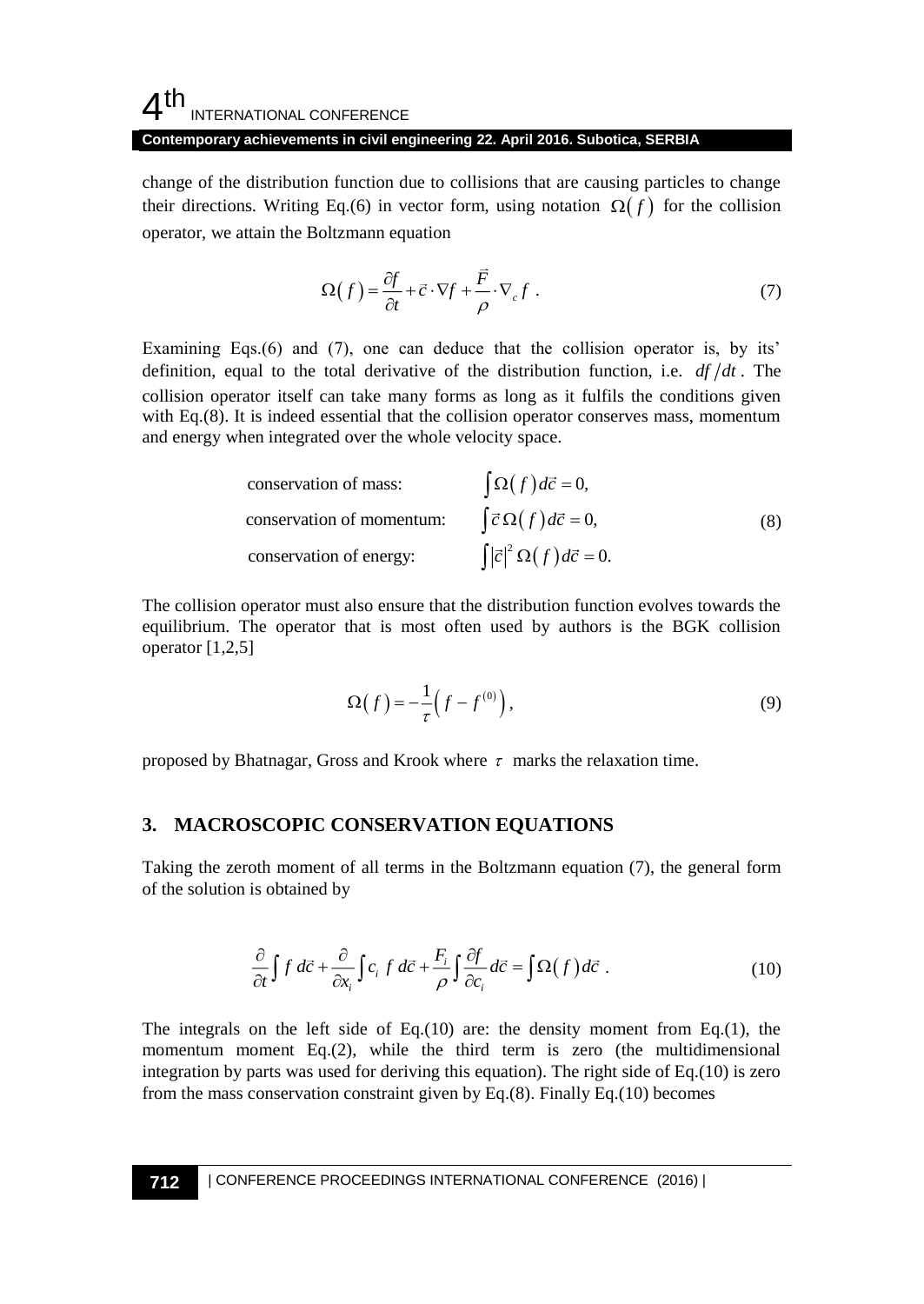$$
\frac{\partial \rho}{\partial t} + \frac{\partial \rho u_i}{\partial x_i} = 0.
$$
\n(11)

The momentum equation is derived similarly, by taking the first moment of the Boltzmann equation,

$$
\frac{\partial}{\partial t} \int c_i f \, d\vec{c} + \frac{\partial}{\partial x_j} \int c_i \, c_j \, f \, d\vec{c} + \frac{F_j}{\rho} \int c_i \frac{\partial f}{\partial c_j} \, d\vec{c} = \int c_i \, \Omega(f) \, d\vec{c} \tag{12}
$$

where the first term on the left-hand side can be transformed into momentum density. The second term on the left-hand side of Eq.(12) is

$$
\int (u_i u_j + u_i v_j + v_i u_j + v_i v_j) f d\vec{c} = \rho u_i u_j - \left( -\int v_i v_j f d\vec{c} \right) = \rho u_i u_j - \sigma_{ij},
$$
\n(13)

where the first term denotes the macroscopic flow of momentum and the second term is the diffusion of momentum. The third term on the left-hand side of Eq.(12) translates to negative density using multidimensional integration by parts, while the right-hand side of Eq.(13) becomes zero using the momentum conservation criteria. Hence, the momentum equation is as follows

$$
\frac{\partial \rho u_i}{\partial t} + \frac{\partial \rho u_i u_j}{\partial x_j} = \frac{\partial \sigma_{ij}}{\partial x_j} + F_i.
$$
 (14)

where  $\sigma_{ij} = -\int v_i v_j f d\vec{c}$  marks the stress tensor. It should be noted that the stress tensor defined here does not account for the turbulent stress in the fluid, as it will be shown later on.

#### **3.1. THE CHAPMAN-ENSKOG EXPANSION**

The distribution function can be expanded around equilibrium with terms in increasing order of Knudsen number *Kn*,

$$
f = f^{(0)} + \varepsilon f^{(1)} + \varepsilon^2 f^{(2)} + \cdots,
$$
 (15)

where  $\varepsilon$  indicates that  $f^{(1)}/f^{(0)} = O(Kn)$ ,  $f^{(2)}/f^{(0)} = O(Kn^2)$ . The Boltzmann equation (7) using the collision operator Eq.(9) can be written as

$$
\frac{\partial f}{\partial t} + c_i \frac{\partial f}{\partial x_i} + \frac{F_i}{\rho} \frac{\partial f}{\partial c_i} = -\frac{1}{\tau} \left( f - f^{(0)} \right). \tag{16}
$$

Substituting Eq.(15) in Eq.(16) gives

| ЗБОРНИК РАДОВА МЕЂУНАРОДНЕ КОНФЕРЕНЦИЈЕ (2016) | **713**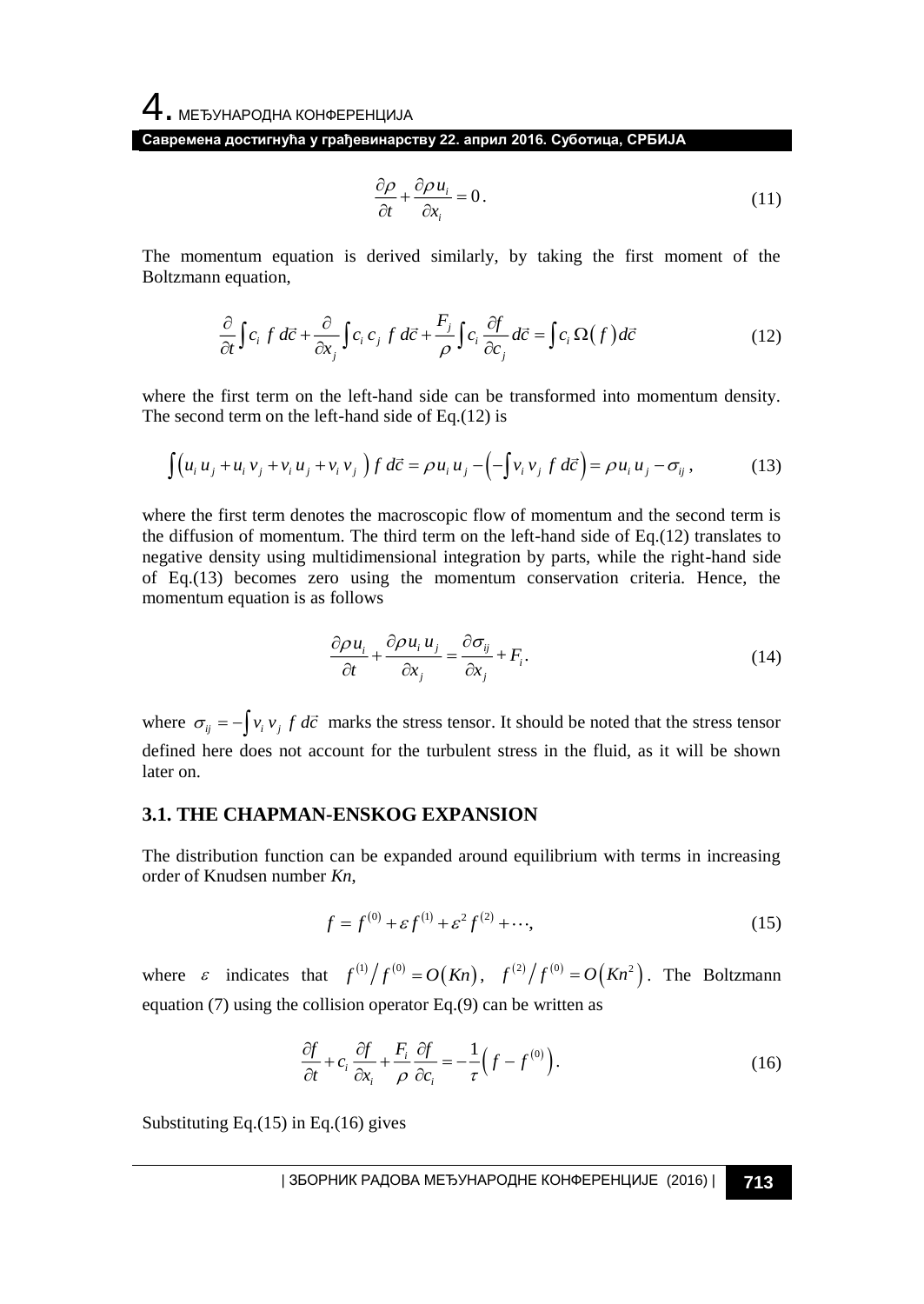#### 4 th INTERNATIONAL CONFERENCE

Contemporary achievements in civil engineering 22. April 2016. Subotica, SERBIA  
\n
$$
\left(\frac{\partial}{\partial t} + c_i \frac{\partial}{\partial x_i} + \frac{F_i}{\rho} \frac{\partial}{\partial c_i}\right) \left(f^{(0)} + \varepsilon f^{(1)} + \varepsilon^2 f^{(2)} + \cdots\right) = -\frac{1}{\varepsilon \tau} \left(\varepsilon f^{(1)} + \varepsilon^2 f^{(2)} + \cdots\right),\tag{17}
$$

where division with  $\varepsilon$  has the sole purpose of expressing the order of magnitude of the right to left side terms ratio. Introducing the assumption that terms of different order of *Kn* are semi-independent, Eq. (17) can be thought of as hierarchy of equations, one equation at  $O(Kn^0)$ , one at  $O(Kn^1)$  etc. The presented expansion technique is called the Chapman-Enskog expansion.

Since  $f$  and  $f^{(0)}$  have the same moments of density, momentum and energy, it can be assumed that the contribution of the higher order terms to these moments are zero. Therefore, at the  $O(Kn^0)$  the expanded Boltzmann equation (17) becomes

$$
\frac{\partial f^{(0)}}{\partial t} + \vec{c} \cdot \nabla f^{(0)} + \frac{\vec{F}}{\rho} \cdot \nabla_c f^{(0)} = -\frac{f^{(1)}}{\tau}
$$
\n(18)

By dividing Eq.(18) with  $f^{(0)}$ , rearanging it and using Eq.(3) and the using the rule for differentiating the normal logarithm the following equation is attained

$$
\frac{f^{(1)}}{f^{(0)}} = -\tau \left[ \frac{\partial \left( \ln f^{(0)} \right)}{\partial t} + \left( u_i + v_i \right) \frac{\partial \left( \ln f^{(0)} \right)}{\partial x_i} + \frac{F_i}{\rho} \cdot \frac{\partial \left( \ln f^{(0)} \right)}{\partial c_i} \right]
$$
(19)

The logarithm of the equilibrium distribution function Eq.(5) is

$$
\ln f^{(0)} = \frac{3}{2} \ln \left( \frac{3}{4\pi} \right) + \ln \rho - \frac{3}{2} \ln e - \left( \frac{3}{4e} \right) \left| \vec{c} - \vec{u} \right|^2.
$$
 (20)

The derivatives in Eq.(19) are determined throughout the use of the chain rule for the time and space derivatives, by keeping in mind that the distribution function is uniquely defined by the conserved quantities of density, momentum and energy.

$$
\frac{f^{(1)}}{f^{(0)}} = -\tau \left[ \frac{1}{\rho} \left( \frac{\partial \rho}{\partial t} + (u_i + v_i) \frac{\partial \rho}{\partial x_i} \right) + \frac{3v_j}{2e} \left( \frac{\partial u_j}{\partial t} + (u_i + v_i) \frac{\partial u_j}{\partial x_i} \right) + \frac{1}{e} \left( \frac{3|\vec{v}|^2}{4e} - \frac{3}{2} \right) \left( \frac{\partial e}{\partial t} + (u_i + v_i) \frac{\partial e}{\partial x_i} \right) - \frac{3}{2\rho e} F_i v_i \tag{21}
$$

The time derivatives in Eq.(21) are replaced using the conservation equations that apply on level  $O(Kn^{\circ})$  and after some rearranging, Eq.(22) is derived.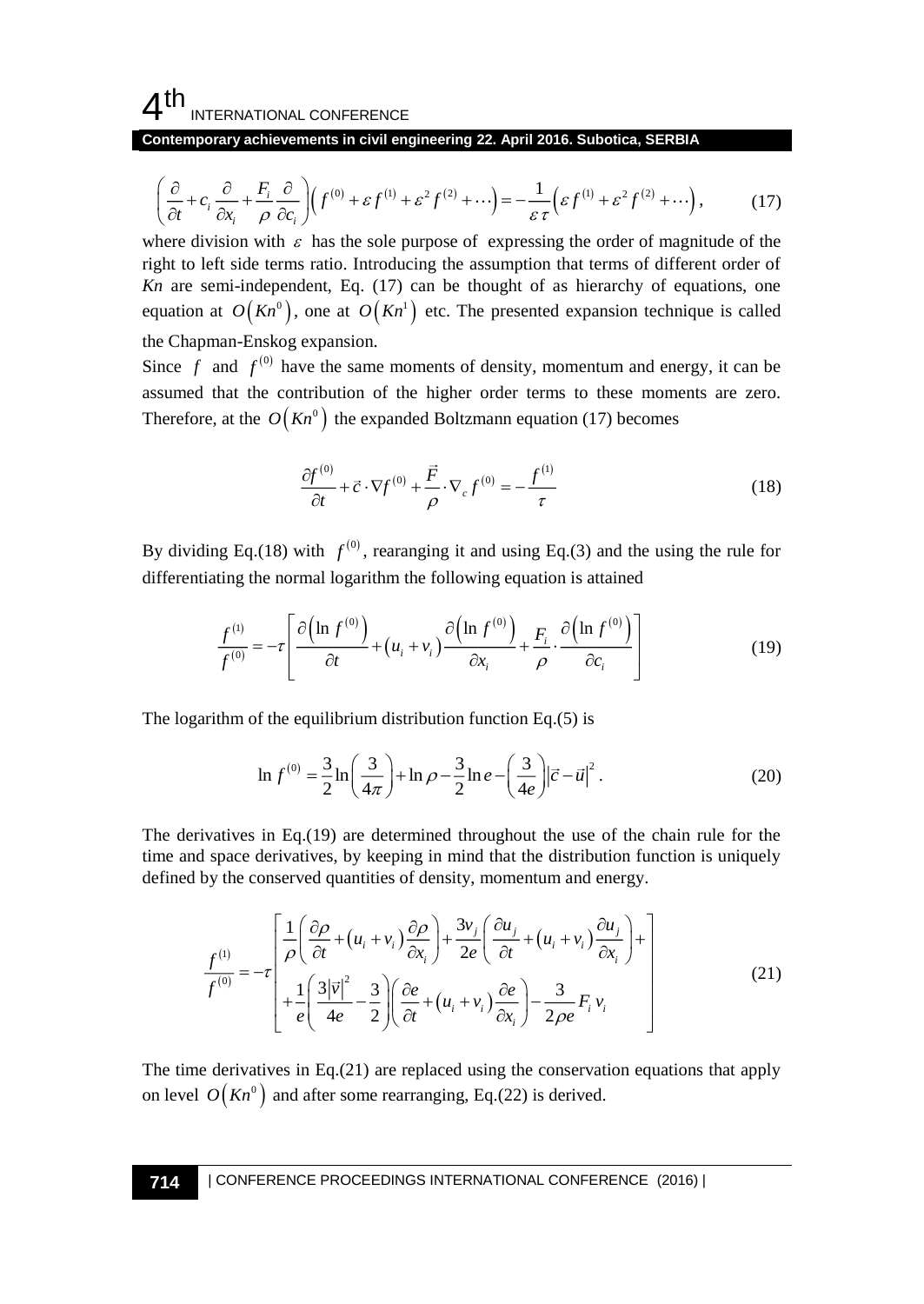4. МЕЂУНАРОДНА КОНФЕРЕНЦИЈА

$$
f^{(1)} = -\tau f^{(0)} \left( \frac{1}{e} \frac{\partial e}{\partial x_i} \left( \frac{3|\vec{v}|^2}{4e} - \frac{5}{2} \right) v_i + \frac{3}{2e} v_i v_j \left[ \frac{1}{2} \left( \frac{\partial u_j}{\partial x_i} + \frac{\partial u_i}{\partial x_j} \right) - \frac{1}{3} \delta_{ij} \frac{\partial u_k}{\partial x_k} \right] \right)
$$
(22)

In order to derive the Navier-Stokes equations, the first order moment perturbation  $\vec{\sigma}^{(1)}$ must be determined. The stress tensor was defined earlier as  $\sigma_{ij} = -\int v_i v_j f d\vec{c}$ . Using the previously derived Eq.(22) the first order perturbation of the stress tensor becomes

$$
\sigma_{ij}^{(1)} = -\int v_i v_j f^{(1)} d\vec{c} = p \tau \left( \frac{\partial u_j}{\partial x_i} + \frac{\partial u_i}{\partial x_j} - \frac{2}{3} \delta_{ij} \frac{\partial u_k}{\partial x_k} \right),
$$
(23)

where p denotes the pressure. Finally, by letting  $\varepsilon Kn \to Kn$ , the approximation  $\vec{\sigma} \approx \vec{\sigma}^{(0)} + \vec{\sigma}^{(1)}$  can be inserted in Eq.(14) to acquire the Navier-Stokes mass conservation equation

$$
\frac{\partial \rho u_i}{\partial t} + \frac{\partial \rho u_i u_j}{\partial x_j} = \frac{\partial}{\partial x_j} \left( -\delta_{ij} \ p + \sigma_{ij}^{dev} \right) + F_i,
$$
\n(24)

where  $\sigma_{ij}^{dev}$  is given with Eq.(23).

#### **4. THE LATTICE-BOLTZMANN METHOD**

Since it is impossible to find an analytical solution of the Boltzmann equation for practical problems, it is solved numerically. Contrary to the case of standard transport equations, which are discretized in the physical space and time, the Boltzmann equation requires additional discretization in the velocity space. The first step is to transform the continuous velocity space into discrete velocities  $\vec{c}_a$ , consequently followed by the standard time and space discretization.

The first step is to transform  $Eq.(5)$  using the pressure and density relation for an isothermal ideal gas  $p = c_0^2 \rho$ , where  $c_0$  marks the speed of sound, and using the Taylor expansion to the order  $O(u^2)$  to obtain

$$
f^{(0)}(\vec{x}, \vec{c}, t) = \frac{\rho}{(2\pi c_0^2)^{3/2}} \exp\left(-\frac{c_i c_i - 2c_i u_i + u_i u_i}{2c_0^2}\right) \approx
$$
  

$$
\approx \frac{\rho}{(2\pi c_0^2)^{3/2}} \left(1 + \frac{c_i u_i}{c_0^2} + \frac{(c_i u_i)^2}{2c_0^4} - \frac{u_i u_i}{2c_0^2}\right) \exp\left(-\frac{c_i c_j}{2c_0^2}\right).
$$
 (25)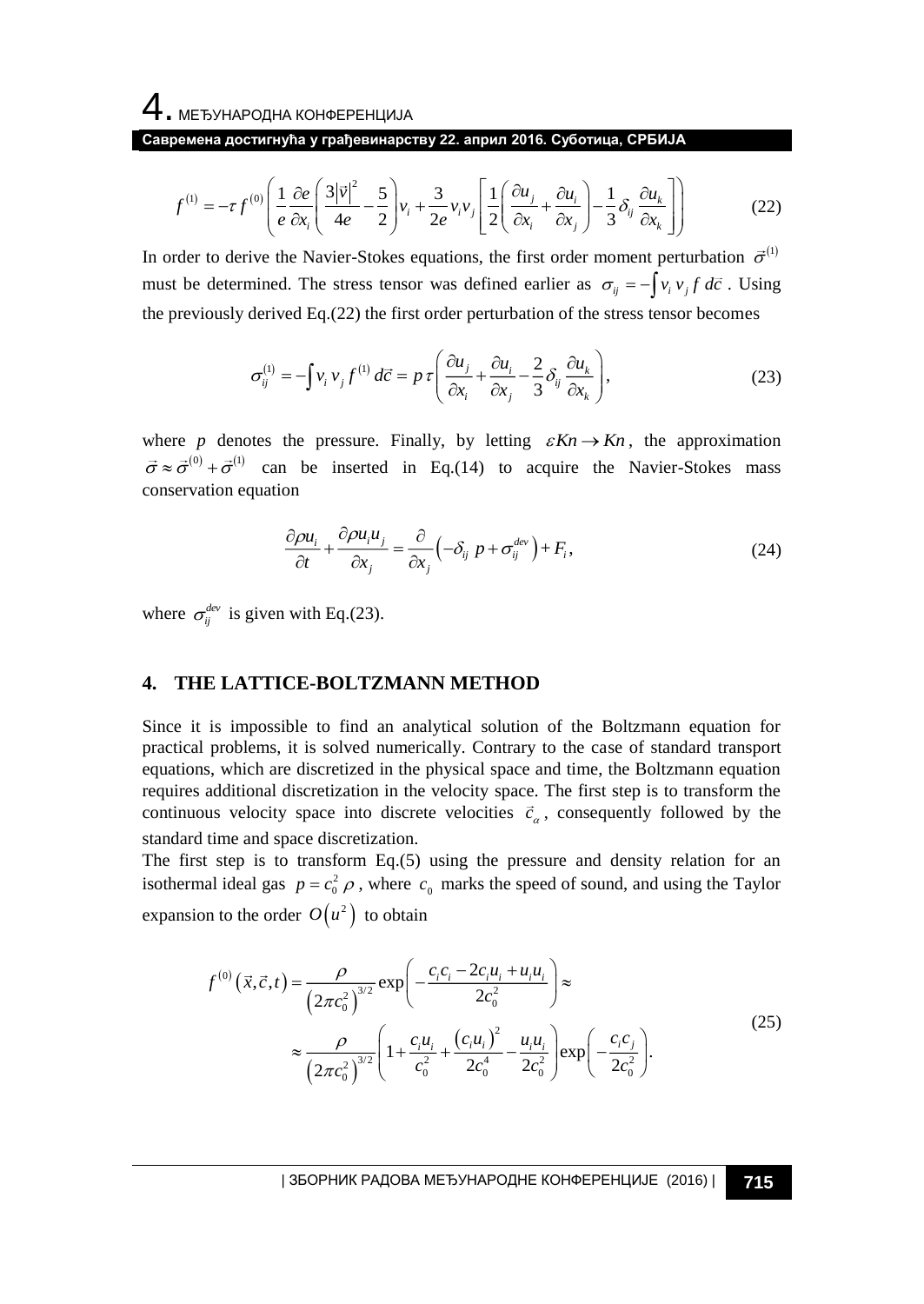## $4<sup>th</sup>$ INTERNATIONAL CONFERENCE

#### **Contemporary achievements in civil engineering 22. April 2016. Subotica, SERBIA**

The next step is to discretize the velocity space that results in a finite number of velocities  $\vec{c}_a$ . Accordingly, the distribution function formerly presented as  $f(\vec{x}, \vec{c}, t)$ becomes  $f_a(\vec{x},t)$  that represents the density of particles with velocity  $\vec{c}_a$  at  $(\vec{x},t)$ .

Additionally, the term  $\exp\left(-\frac{c_i c_j}{2c_0^2}\right) / \left(2\pi c_0^2\right)^{3/2}$  $\exp\left(-\frac{1}{2c_0^2}\right)/(2)$  $\left(-\frac{c_i c_j}{2c_{\circ}^2}\right)$  $\left(2\pi c_j\right)$  $\left(2c_0^2\right)$ is replaced with weighting coefficients

 $w_{\alpha}$ , resulting in the discrete form of the distribution function

$$
f^{(0)}(\vec{x}, \vec{c}, t) = \rho w_{\alpha} \left( 1 + \frac{c_i u_i}{c_0^2} + \frac{(c_i u_i)^2}{2c_0^4} - \frac{u_i u_i}{2c_0^2} \right).
$$
 (26)

Using the discrete form of the BGK operator given by Eq.(9) the Boltzmann equation is transformed into the discrete-velocity Boltzmann equation (DVBE),

$$
\frac{\partial f_{\alpha}}{\partial t} + c_{\alpha i} \frac{\partial f_{\alpha}}{\partial x_{i}} = -\frac{1}{\tau} \Big( f_{\alpha} - f_{\alpha}^{(0)} \Big). \tag{27}
$$

The discrete velocities defined by  $\vec{c}_\alpha$  and  $w_\alpha$  must satisfy certain constraints in order to ensure that the model reproduces the hydrodynamic equations. The DVBE gives the same equations as the continuous Boltzmann equation (mass and momentum conservation equations) if the zeroth, first, second and third moment of the discrete distribution function  $f_\alpha^{(0)}$  has to be same as the appropriate moment of the continuous distribution function  $f^{(0)}$ .

$$
\sum_{\alpha} f_{\alpha}^{(0)}(\vec{x},t) = \rho(\vec{x},t),
$$
\n
$$
\sum_{\alpha} c_{\alpha i} f_{\alpha}^{(0)}(\vec{x},t) = \rho u_{i}(\vec{x},t),
$$
\n
$$
\sum_{\alpha} c_{\alpha i} c_{\alpha j} f_{\alpha}^{(0)}(\vec{x},t) = \Pi_{ij}^{(0)}(\vec{x},t),
$$
\n
$$
\sum_{\alpha} c_{\alpha i} c_{\alpha j} c_{\alpha k} f_{\alpha}^{(0)}(\vec{x},t) = \Pi_{ijk}^{(0)}(\vec{x},t),
$$
\n(28)

where  $\Pi_{ij}^{(0)}(\vec{x},t) = \int c_i c_j f^{(0)}(\vec{x},t) d\vec{c}$ , and  $\Pi_{ijk}^{(0)}(\vec{x},t) = \int c_i c_j c_k f^{(0)}(\vec{x},t) d\vec{c}$ . Using Eqs.(28) we can attain the constraints on the velocity vectors and weighting coefficients given with Eqs.(29) that are the symmetry properties of  $\vec{c}_\alpha$  and  $w_\alpha$ .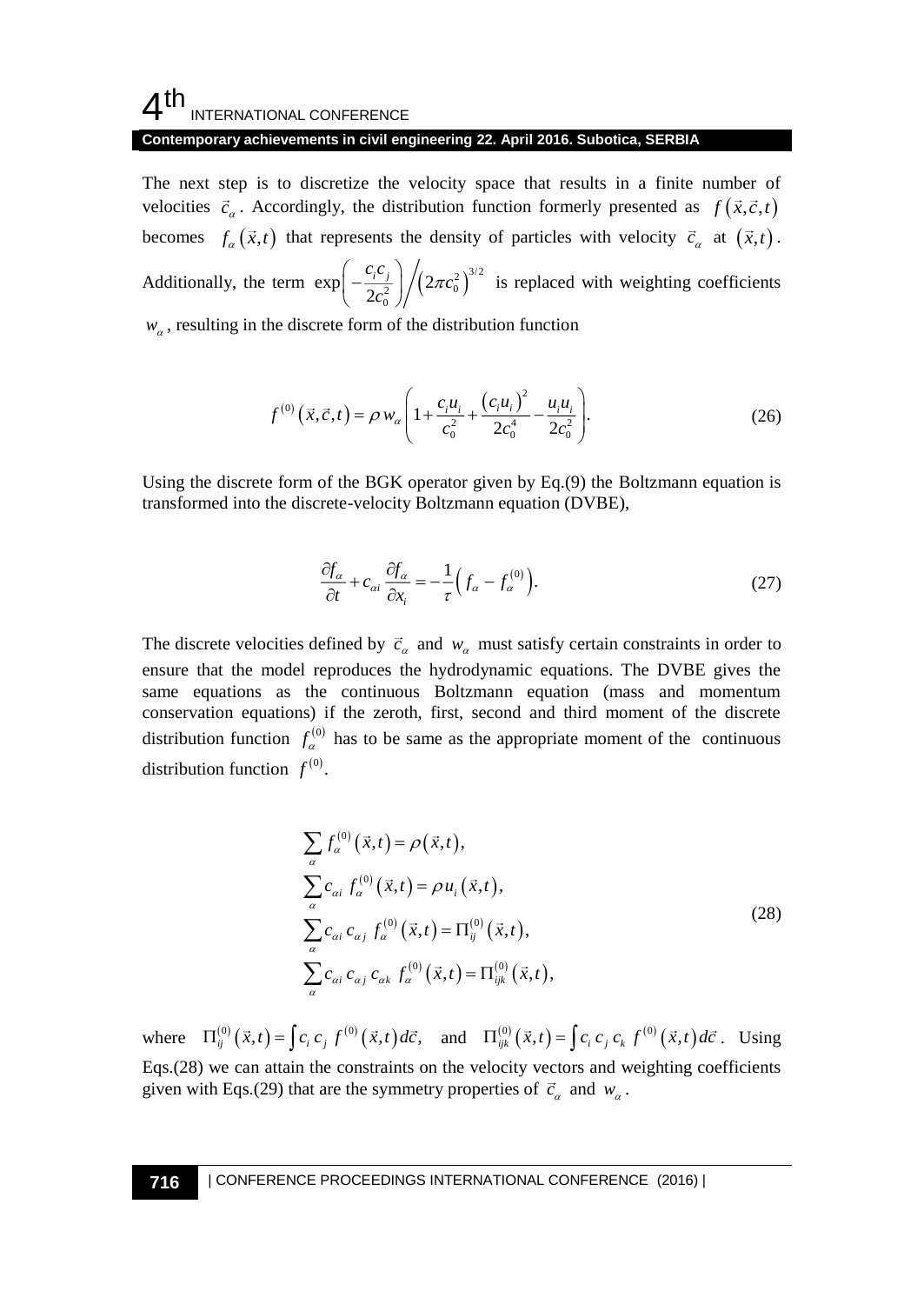$$
\sum_{\alpha} w_{\alpha} = 1,
$$
\n
$$
\sum_{\alpha} w_{\alpha} c_{\alpha i} = 0,
$$
\n
$$
\sum_{\alpha} w_{\alpha} c_{\alpha i} c_{\alpha j} = c_0^2 \delta_{ij},
$$
\n
$$
\sum_{\alpha} w_{\alpha} c_{\alpha i} c_{\alpha j} c_{\alpha k} = 0,
$$
\n
$$
\sum_{\alpha} w_{\alpha} c_{\alpha i} c_{\alpha j} c_{\alpha k} c_{\alpha l} = c_0^4 \left( \delta_{ij} \delta_{kl} + \delta_{ik} \delta_{jl} + \delta_{il} \delta_{jk} \right),
$$
\n
$$
\sum_{\alpha} w_{\alpha} c_{\alpha i} c_{\alpha j} c_{\alpha k} c_{\alpha l} c_{\alpha m} = 0.
$$
\n(29)

Keeping higher order terms in Eq.(25) produces additional constraints leading to a larger set of velocities.

The next step is to perform the Chapman-Enskog expansion using the perturbation expansion Eq.(15) as well as a multiple-scale expansion of time in orders of *Kn* so that  $t \rightarrow t_1 + \varepsilon^{-1} t_2 + \dots$  using Eq.(30) to expand the derivatives

$$
\frac{\partial}{\partial t} \to \varepsilon \frac{\partial}{\partial t_1} + \varepsilon^2 \frac{\partial}{\partial t_2} + \cdots, \quad \frac{\partial}{\partial x_i} \to \varepsilon \frac{\partial}{\partial x_i} \,. \tag{30}
$$

Although the expansion has no clear physical meaning, it can be explained through taking into account that different phenomena affect the time derivative at different orders of *Kn* number. If  $t_1$  is a time scale dealing with fast phenomena and  $t_2$  is a time scale dealing with slower phenomena, this allows the separation of the derivatives into multiple equations corresponding to the order of  $\varepsilon$ . Using these expansions the DVBE is modified and separated into first and second order  $\varepsilon$  to give Eqs.(31)

$$
O(\varepsilon): \qquad \left(\frac{\partial}{\partial t_1} + c_{\alpha i} \frac{\partial}{\partial x_i}\right) f_{\alpha}^{(0)} = -\frac{1}{\tau} f_{\alpha}^{(1)},
$$

$$
O(\varepsilon^2): \qquad \frac{\partial f_{\alpha}^{(0)}}{\partial t_2} + \left(\frac{\partial}{\partial t_1} + c_{\alpha i} \frac{\partial}{\partial x_i}\right) f_{\alpha}^{(1)} = -\frac{1}{\tau} f_{\alpha}^{(2)}.
$$

$$
(31)
$$

As in the case of the continuous Boltzmann equation, the higher order perturbations have no influence on the macroscopic property, so the mass and momentum conservation imply that  $\sum_{\alpha} f_{\alpha}^{(n)} = \sum_{\alpha} c_{\alpha} f_{\alpha}^{(n)} = 0$ , for  $n \ge 1$ , therefore the zeroth, first and second order moments of Eqs.(31) are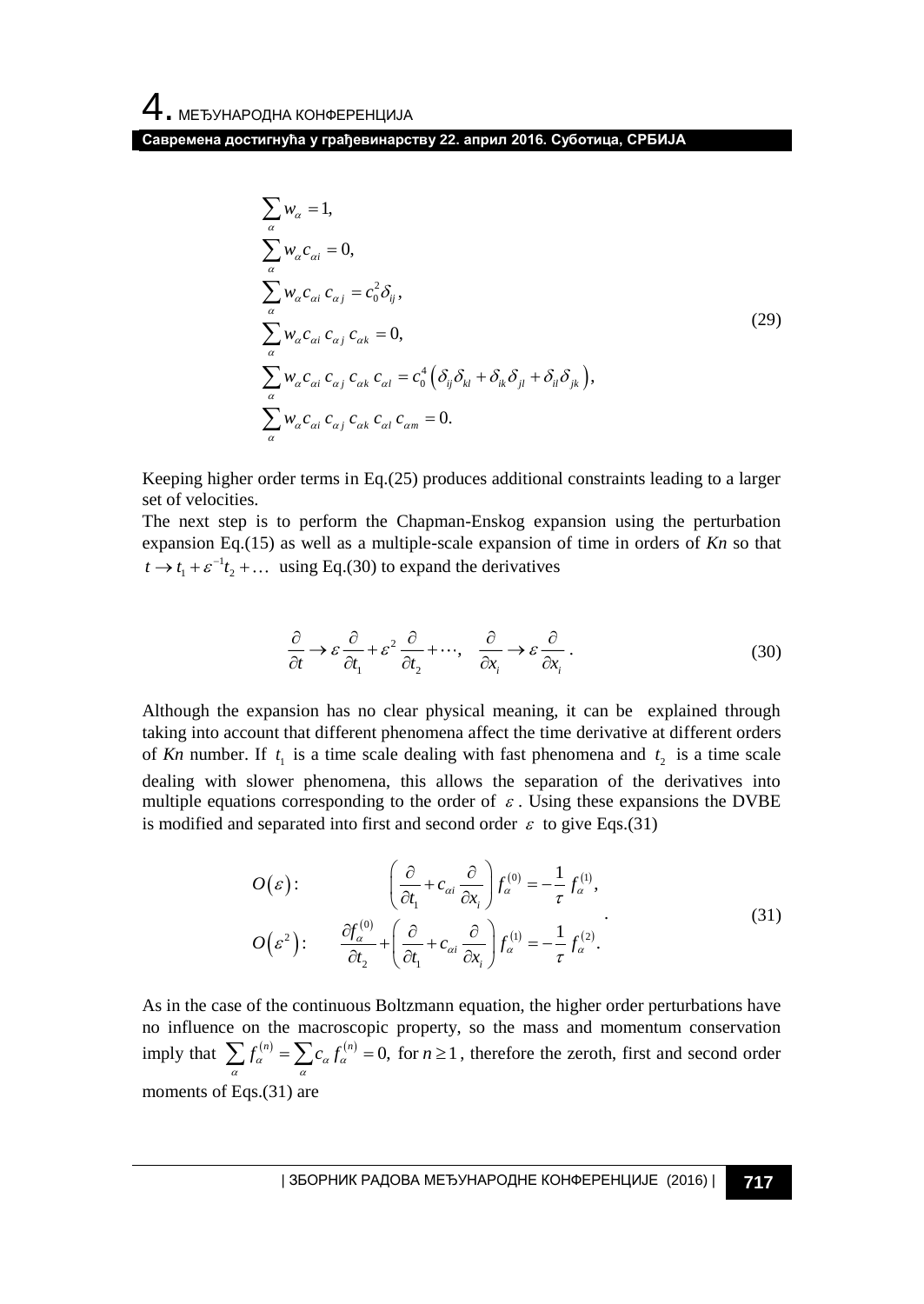**Contemporary achievements in civil engineering 22. April 2016. Subotica, SERBIA**

$$
O(\varepsilon): \frac{\partial \rho}{\partial t_1} + \frac{\partial (\rho u_1)}{\partial x_1} = 0,
$$
\n
$$
\frac{\partial (\rho u_1)}{\partial t_1} + \frac{\partial \Pi_{ij}^{(0)}}{\partial x_1} = 0,
$$
\n
$$
\frac{\partial \Pi_{ij}^{(0)}}{\partial t_1} + \frac{\partial \Pi_{ij}^{(0)}}{\partial x_2} = 0,
$$
\n
$$
\frac{\partial \Pi_{ij}^{(0)}}{\partial t_1} + \frac{\partial \Pi_{ij}^{(0)}}{\partial x_2} = -\frac{1}{t} \Pi_{ij}^{(t)}
$$
\n(32)\n
$$
O(\varepsilon^2): \frac{\partial \rho}{\partial t_2} = 0,
$$
\nwhere  $\Pi_{ijk}^{(0)} = \sum_{\alpha} c_{\alpha i} c_{\alpha j} f_{\alpha \alpha}^{(0)}$  and  $\Pi_{ij}^{(t)} = \sum_{\alpha} c_{\alpha i} c_{\alpha j} f_{\alpha}^{(t)}$ . By recombining the moment  
\nquations at different orders of  $\varepsilon$  the conservation equation are produced. By  
\nMultiplying the first equation in Eqs.(32) with  $\varepsilon$  and adding it to the fourth equation in  
\ngas conservation equation previously presented with Eq.(11). The momentum equation,  
\nages.(32) multiplied by  $\varepsilon^2$ , using the expansion given with Eq.(30) results in the standard  
\nmass conservation equation previously presented with Eq.(11). The momentum equation,  
\nspas (22) multiplication in Eqs.(32) without the force term, is attained by multiplying the second  
\nquantum equation in Eq.(24) without the force term, is attained by multiplying the second  
\nquation in Eq.(32) with  $\varepsilon$  and adding it to the fifth equation in Eq.(32) multipplied by  
\n $\varepsilon^2$ , after applying Eq.(30) and using the third equation in Eq.(32).  
\nLet can be concluded that the discrete-velocity Boltzmann eq.(27) with conditions  
\ndiscrepanities. Using this approach, the distribution function can be presented as  
\nthe characteristic. Using this approach, the distribution function can be presented as  
\nthe  $\alpha = f_{\alpha}(\bar{x}(\alpha), t(\alpha))$  where  $a$  marks the position along the characteristic. The total  
\nderivative of  $f_{\alpha}$  along  $a$ , assuming no external forces leads to  
\n
$$
\frac{df_{\alpha}}{d\alpha} = \left(\frac{\partial f_{\alpha}}{\partial t}\right) \frac
$$

where  $\overline{\Pi}_{ijk}^{(0)} = \sum_{\alpha} c_{\alpha i} c_{\alpha j} c_{\alpha k} f_{\alpha}^{(0)}$  and  $\overline{\Pi}_{ij}^{(1)} = \sum_{\alpha} c_{\alpha i} c_{\alpha j} f_{\alpha}^{(1)}$ . By recombining the moment equations at different orders of  $\varepsilon$  the conservation equation are produced. By multiplying the first equation in Eqs.(32) with  $\varepsilon$  and adding it to the fourth equation in Eqs.(32) multiplied by  $\varepsilon^2$ , using the expansion given with Eq.(30) results in the standard mass conservation equation previously presented with Eq.(11). The momentum equation, as presented in Eq.(24) without the force term, is attained by multiplying the second equation in Eqs.(32) with  $\varepsilon$  and adding it to the fifth equation in Eqs.(32) multiplied by  $\varepsilon^2$ , after applying Eq.(30) and using the third equation in Eqs.(32).

It can be concluded that the discrete-velocity Boltzmann Eq.(27) with conditions Eqs.(29) reproduces the mass and momentum equations of fluid mechanics with the exception of a  $O(u^3)$  term that can be neglected for Mach numbers  $Ma^2 \ll 1$ .

Although Eq. (27) is discrete in velocity space, it is still continuous in physical space and time, therefore further discretization is necessary. Since both the Boltzmann equation and DVBE are hyperbolic, they can be discretized by integration along the characteristics. Using this approach, the distribution function can be presented as  $f_a = f_a(\vec{x}(a), t(a))$  where *a* marks the position along the characteristic. The total derivative of  $f_a$  along *a*, assuming no external forces leads to

$$
\frac{df_{\alpha}}{da} = \left(\frac{\partial f_{\alpha}}{\partial t}\right) \frac{dt}{da} + \left(\frac{\partial f_{\alpha}}{\partial x_i}\right) \frac{dx_i}{da} = -\frac{1}{\tau} \left(f_{\alpha} - f_{\alpha}^{(0)}\right)
$$
\n(33)

where the equality on the right side holds only if the total differential is the left side of DVBE which is true if  $dt/da = 1$  and  $dx_i/da = c_{ai}$ . By slightly misusing the notation the distribution function is  $f_a(\vec{x}(a), t(a)) \approx f_a(\vec{x} + \vec{c}a, t + a)$ . After integrating from one time step to another the following equation is derived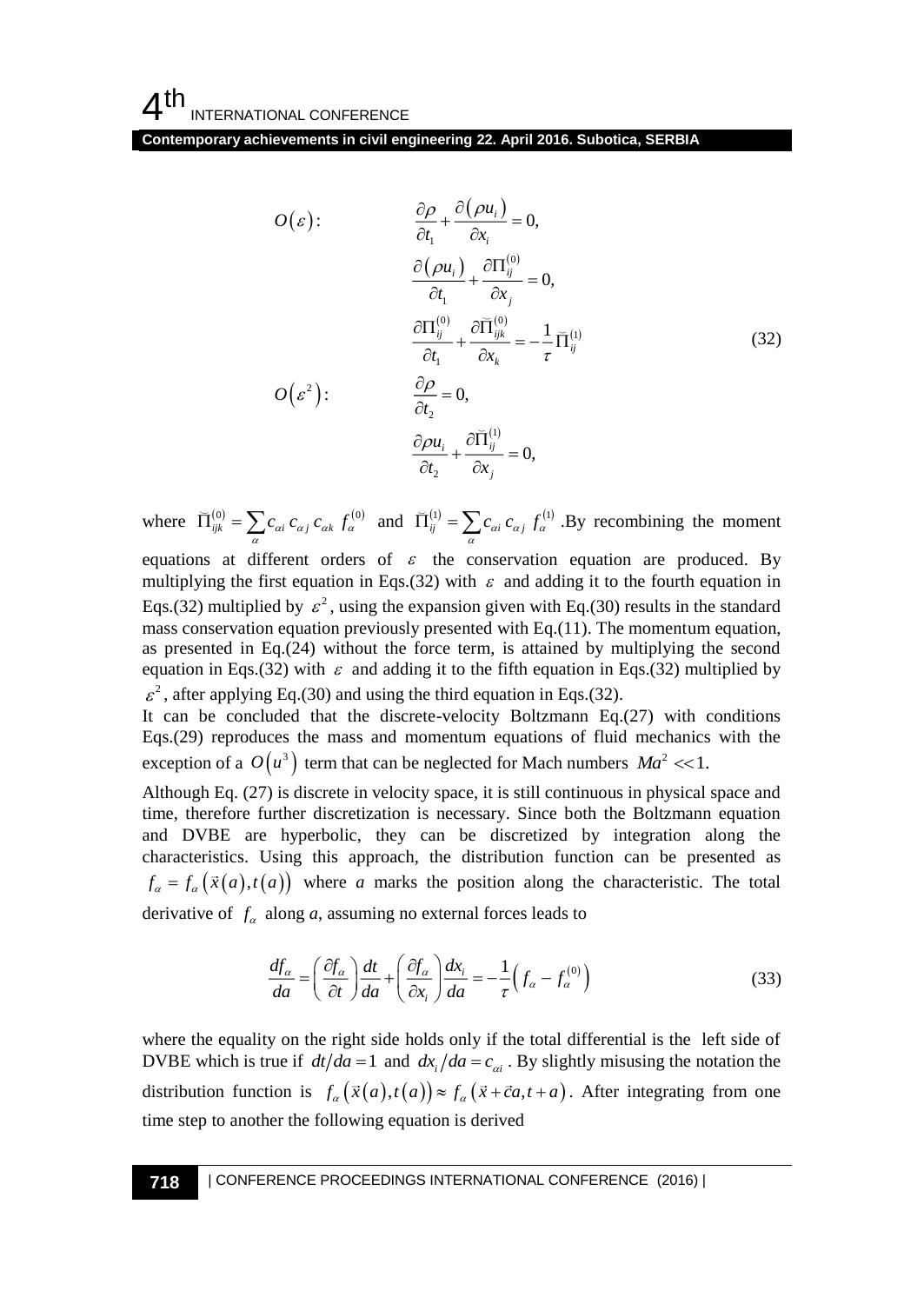4. МЕЂУНАРОДНА КОНФЕРЕНЦИЈА **Савремена достигнућа у грађевинарству 22. април 2016. Суботица, СРБИЈА**

$$
f_{\alpha}\left(\vec{x}+\vec{c}\Delta t,t+\Delta t\right)-f_{\alpha}\left(\vec{x},t\right)=-\frac{1}{\tau}\int_{a=0}^{a=\Delta t}\left[f_{\alpha}\left(\vec{x}+\vec{c}a,t+a\right)-f_{\alpha}^{(0)}\left(\vec{x}+\vec{c}a,t+a\right)\right]da\,. \tag{34}
$$

The left side of Eq.(34) is accurate while the right side is solved approximately. If the integral in Eq.(34) is approximated using the rectangle method, the first order lattice Boltzmann equation is developed,

$$
f_{\alpha}\left(\vec{x}+\vec{c}\Delta t,t+\Delta t\right)-f_{\alpha}\left(\vec{x},t\right)=-\frac{\Delta t}{\tau}\left[f_{\alpha}\left(\vec{x},t\right)-f_{\alpha}^{(0)}\left(\vec{x},t\right)\right].
$$
\n(35)

Equation (35) is fully explicit sine all  $f_a$  in the next time step can be determined using  $f_{\alpha}$  from the current time step.

#### **5. CONCLUSION**

This paper presents a short introduction to the lattice-Boltzmann method. The essence of the lattice-Boltzmann method is the indirect solution of the fluid motion equations. Namely, one can generate accurate solutions even though simple arithmetic calculations are performed instead of solving the standard fluid flow equation.

As stated in the Introduction, the Boltzmann equation describes the propagation of a distribution function instead of the propagation of each particle in a fluid mass. Hence, the paper starts with a short description of the distribution function and its fundamental properties. The authors gave a brief overview of the properties which the collision operator must satisfy and selected the BGK collision operator for further derivation of the governing equations. After deriving the Boltzmann equation it was discretized using the lattice-Boltzmann method in order to obtain the form of the equations that allows their solution.

#### **REFERENCES**

- [1] Mohamad, A. A.: *Lattice-Boltzmann Method – Fundamentals and Engineering Applications with Computer Codes*, Springer, London, **2011**.
- [2] Satoh, A.: *Introduction to practice of molecular simulation*, Elsevier, London, **2011**.
- [3] Succi, A.: *The Lattice Boltzmann Equation for Fluid Dynamics and Beyond*, Oxford University Press, Oxford, **2001**.
- [4] Sukop, M.C., Thorne, Jr. D.T.: *Lattice Boltzmann Modeling*, Springer, Berlin, **2006**.
- [5] Wolf-Gladrow, D. A.: *Lattice-Gas Cellular Automata and Lattice Boltzmann Models – An Introduction*, Springer, Berlin, **2005**.